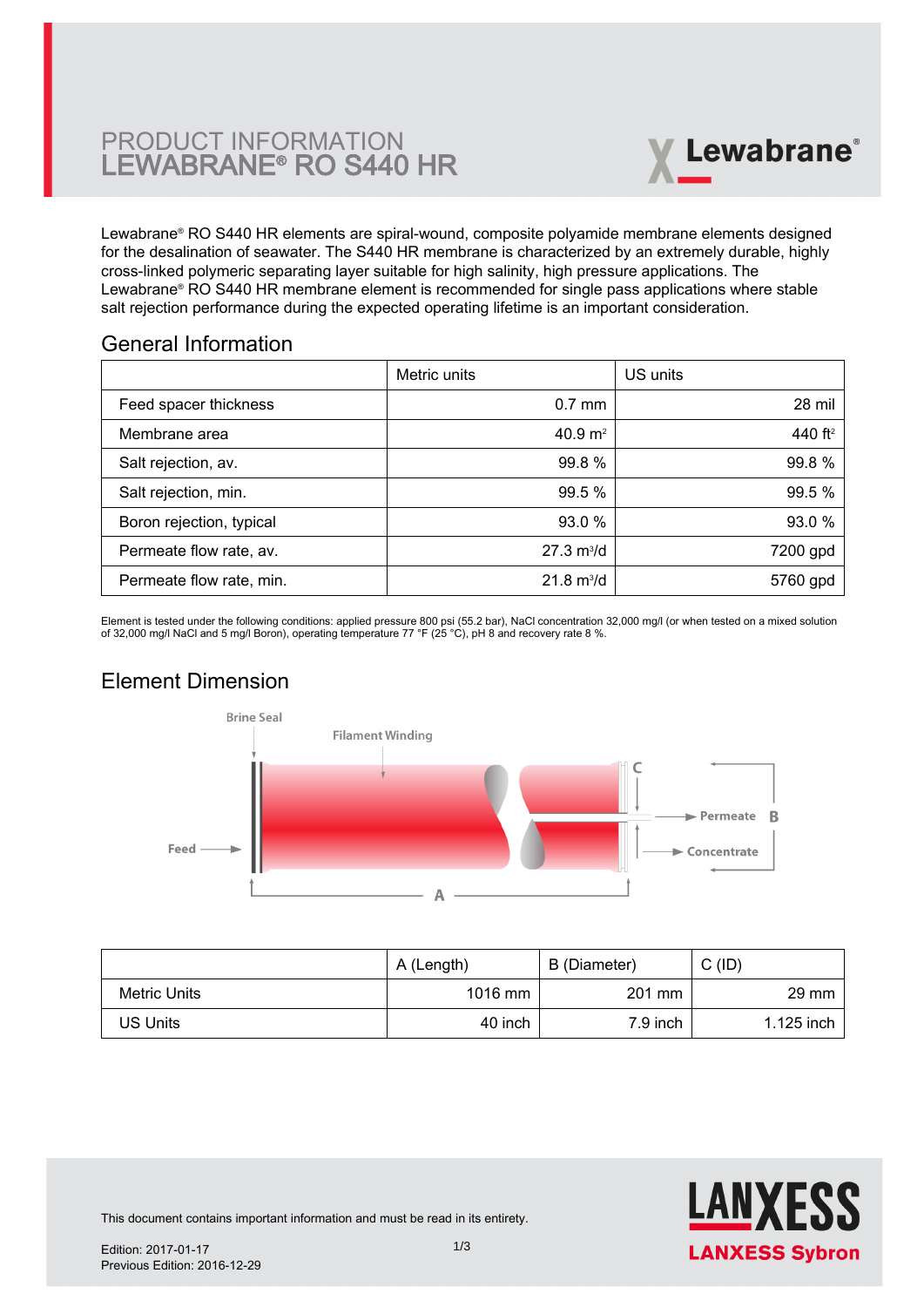# PRODUCT INFORMATION LEWABRANE® RO S440 HR



### Application Data

|                                 | Metric units       | US units       |
|---------------------------------|--------------------|----------------|
| Operating pressure, max.        | 83 bar             | 1200 psi       |
| Operating temperature, max.     | $45^{\circ}$ C     | $113^{\circ}F$ |
| Feed water SDI, max.            | 5                  | 5              |
| pH range during operating       | $2 - 11$           | $2 - 11$       |
| pH range during cleaning        | $1 - 12$           | $1 - 12$       |
| Pressure drop per element, max. | 1.0 <sub>bar</sub> | 15 psi         |
| Pressure drop per vessel, max.  | 3.5 <sub>bar</sub> | 50 psi         |
| Chlorine concentration, max.    | $0.1$ ppm          | $0.1$ ppm      |

As with any product, use of the products mentioned in this publication in a given application must be tested (including field testing, etc.) by the user in advance to determine suitability.

# Additional Information

- Treat RO Elements with care; do not drop the element.
- Each RO Element is wet tested, preserved in a 1% weight sodium bisulfite solution, and vacuum packed in oxygen barrier bags.
- During storage, avoid freezing and direct sunlight. The temperature should be below 35 °C (95 °F).

## After Installation

- Keep the RO Elements wet, and use a compatible preservative for storage duration longer than 7 days.
- During the inital start up, discharge the first permeate to drain for 30 min.
- Permeate back pressure should not exceed feed pressure at any time.
- The RO Elements shall be maintained in a clean condition, unfouled by particulate matter or precipitates or biological growth.
- Consider cleaning, if the pressure drop increases by 20% or water permeability decreases by 10%.
- Use only chemicals which are compatible with the membrane.
- For additional information consult the Lewabrane® technical information available at www.lpt.lanxess.com.



This document contains important information and must be read in its entirety.